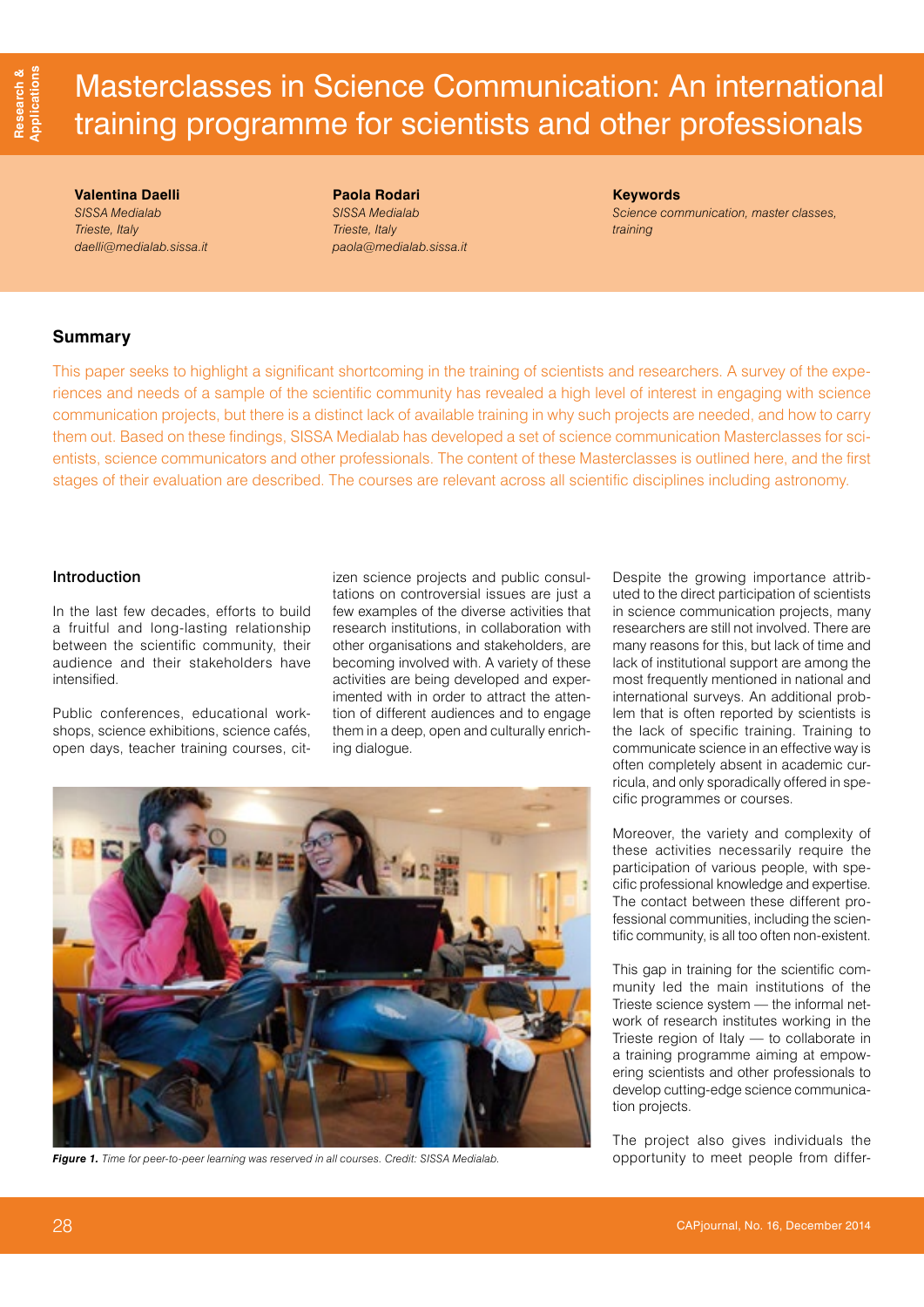ent countries and with different expertise, competences and experiences. In most cases science communication projects require the collaboration of multi-disciplinary teams, so learning to work in a varied team is a fundamental competence to be acquired.

The training scheme has been promoted by the International School of Advanced Studies (SISSA); the International Centre for Theoretical Physics (ICTP); the International Centre for Genetic Engineering and Biotechnology (ICGEB); and Elettra Sincrotrone Trieste, with the collaboration of the Architects' Association of the Friuli Venezia-Giulia region.

#### Attitudes of scientists towards science communication

In order to develop a programme of courses for the main target group — the scientific community - SISSA Medialab carried out research to investigate whether, and to what extent, scientists were involved in science communication activities, what their interests in it were, and what they considered their training needs to be.

The online questionnaire, carried out in 2013, was sent to more than 1500 scientists, who had come from all over the world to attended conferences or seminars at the ICTP. A total of 420 answers were collected, mainly from physicists.

In general, scientists expressed a strong interest in participating in science outreach activities. Of those surveyed, 65% declared themselves to be personally involved in communication activities and only 5% reported that they are not and will not in future be involved in such activities. The remaining 30% considered that being involved in outreach programmes was a possibility.

Despite the interest in, and personal experience of outreach programmes, most — 68% — of the respondents declared that they had never attended a training course or seminar on science communication, supporting the claim that training in this area is not common practice.

Most of the scientists who participated in the survey declared that they would be interested in attending a course devoted to sci-



*Figure 2. Personal skills that respondents would like to improve. Respondents were asked to assign a score from 1 (lowest) to 5 (highest) to their interest in the improving certain personal skills. This figure shows the results for the scores 4 or 5.*

ence communication, with a particular interest from researchers working in Africa, Asia and Central–South America — with a percentage ranging from an average 65% to the maximum of 89% for African scientists.

The strong interest expressed by scientists from developing and recently developed countries towards science communication activities and courses is consistent with informal results from observations and evaluations of SISSA Medialab's many previous international courses. Over the past seven years approximately 3000 scientists, science journalists, museum staff and other professionals have participated in short international courses. Whilst developing these courses it has been found that researchers value science communication and science education programmes as a way of supporting the cultural, technological and economic development of their society.

The communication of science as a powerful tool to empower children and adults, especially from socially challenging backgrounds, also emerged in a qualitative evaluation performed by SISSA Medialab. In June 2014, PhD students and researchers involved in outreach activities in SISSA took part in focus groups to discuss their attitudes and needs after a year of training and experience in communicating their research. A major point that emerged from the discussions was a feeling that communicating science can be a means of giving hope and opening up possibilities to people who do not have positive expectations for their future. Scientists coming from developing countries, or from areas that experience serious criminal and social problems, expressed strong feelings of responsibility towards the younger generation, often viewing engagement with the public as a moral duty and an empowering tool for the scientist.

The importance of a specific training in science communication emerged unanimously from the focus groups.

#### Scientists' perceived training needs

Figure 2 ranks the survey respondents' interests in different skills. The interest in learning specific skills such as science writing or oral presentation is understandably higher in areas in which the scientific community is already more active.

Figure 4 shows the topics that survey respondents were interested in, and is harder to analyse.

"Women in science" scored the highest for "very interested" (31.8%), while in second place participants declared themselves to be "very interested" in "Science museums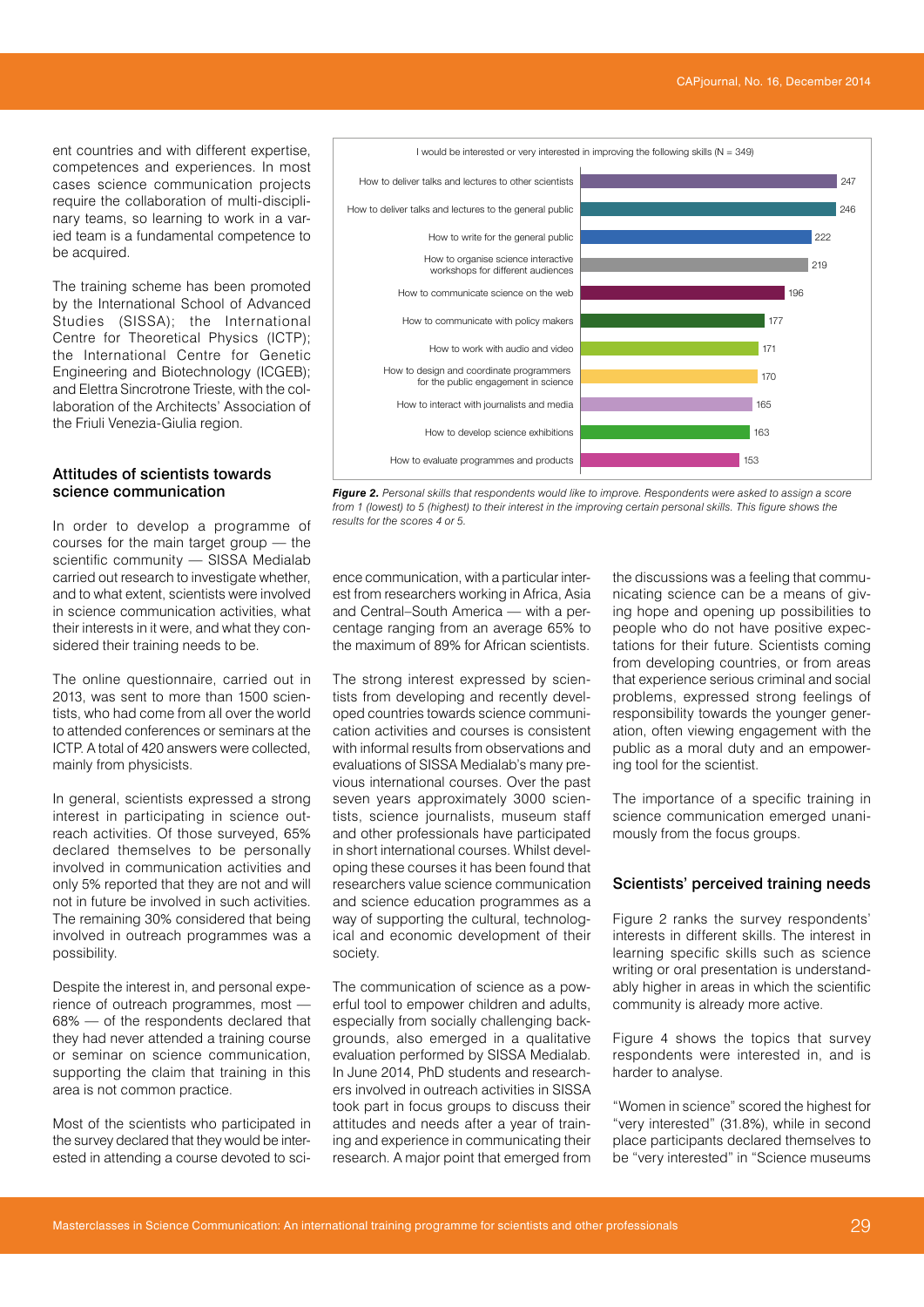and science centres" (31.6%). However looking at the skills survey, the skill "to develop science exhibitions" did not score particularly highly. This expressed interest might indicate that respondents perceive science centres and museums as a fundamental actor in promoting, designing and delivering science dissemination activities, and therefore would like to know more about how they are established and operate, but are not as keen to learn to develop the exhibitions themselves.

#### JCOM Masterclasses in Science Communication: Planning and delivery

The results of the online survey, the data from the evaluation surveys of previous courses and the qualitative research carried out on SISSA PhD students who are involved in outreach activities has been used by SISSA Medialab to develop a series of four international courses, to cover different areas of the communication of science<sup>1</sup>.

The courses are organised within the activities of the Journal of Science Communication (JCOM), an open access, peer-reviewed journal dedicated to science communication2 . They are intensive one-weeklong training courses held in Trieste, Italy, and aimed at scientists, managers of cultural institutions, public information officers, non-governmental organisations and com-



*Figure 3. With the support of the speakers, participants can go through several steps of the exhibition planning, from the general idea to the design. Credit: Lisa Zillio (SISSA Medialab).*

pany employees, and other professionals interested in science communication.

The main objectives of the Masterclasses are to disseminate best practice in public engagement; to facilitate contacts between experts at an international level and participants; and to promote peer-to-peer learning among attendees.



*Figure 4. Topics that respondents were most interested in. Respondents were asked to assign a score on a scale from 1 (lowest) to 5 (highest) to their interest in the different topics. This figure shows the results for the score 5.*

Grants to support participation in the course have been offered, thanks to SISSA, ICGEB and ICTP. In particular, the ICTP offered twenty grants to candidates working in developing countries, thus enabling the Masterclasses to respond to the strong interest expressed by scientists and professionals living in those countries.

The JCOM Masterclasses were advertised in the first six months of 2014 and received an enthusiastic response from the target audience. Two hundred and seventy six applications were received from 54 different countries for a maximum of 100 places.

#### JCOM Masterclasses in Science Communication: Content

The courses were developed to encourage peer-to-peer learning and the exchange of points of view between different communities. Scientists, science communicators, museum staff, architects, designers and project managers brought together different skills, problems and experiences providing a crucial opportunity for shared learning.

In 2014 there were four courses for the JCOM Masterclasses: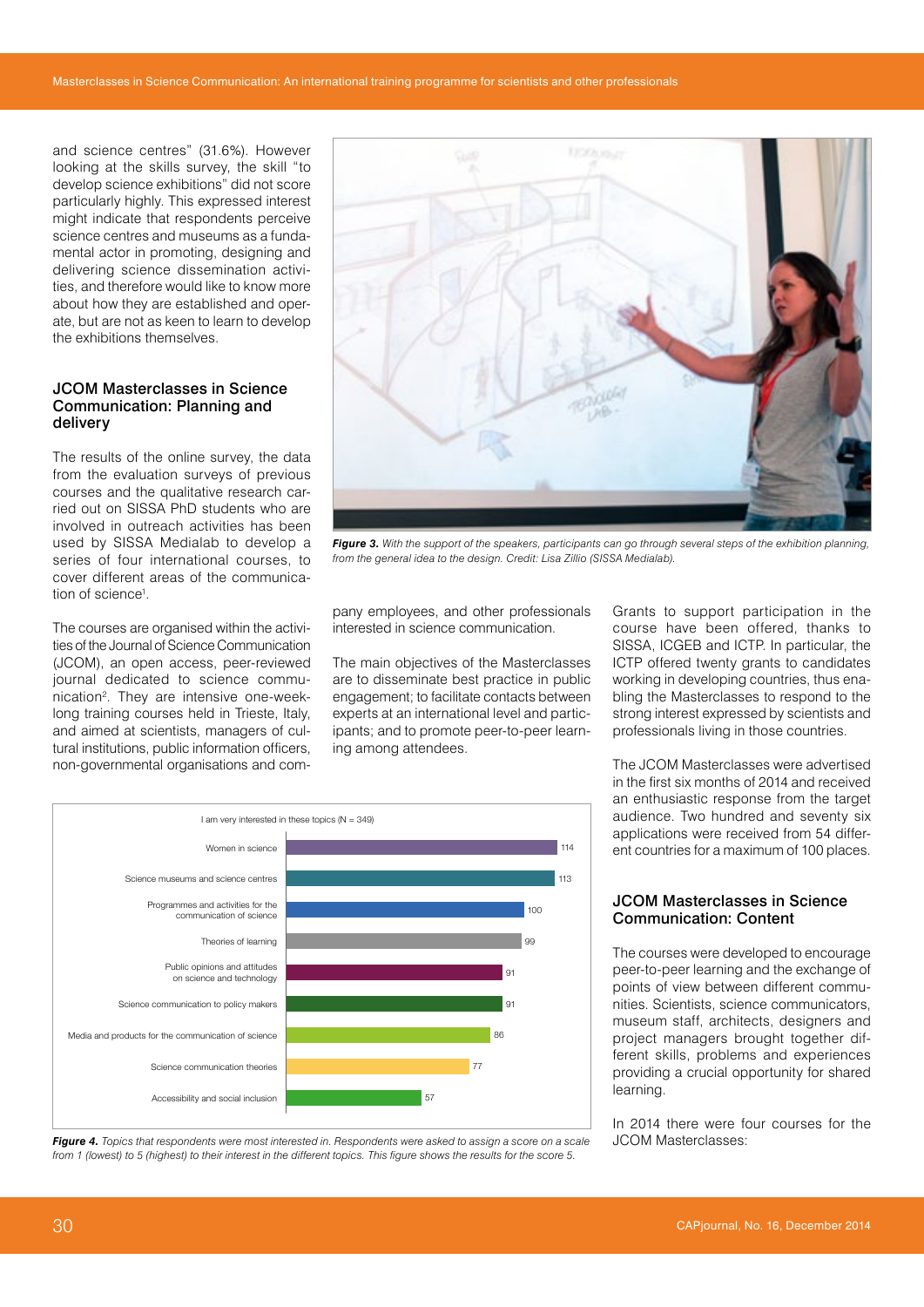- Facilitating the debate on the scientific and technological progress;
- Developing successful exhibitions;
- Developing successful museums and science centres;
- Communicating current research to different audiences.

All the courses present cutting-edge theories and methodologies, and offer innovative training in science communication. Speakers were chosen from among the most experienced professionals working at the highest international level. The diversity of topics has promoted the participation of people coming from different backgrounds and with different training needs.

The first course aimed to empower scientists, educators and museum staff to use new, participatory methodologies to involve the public in discussions about scientific and technological development, the impact on society, and any potentially controversial aspects of these developments.

The second and the third courses aimed to empower content developers, architects, designers and managers of exhibitions and museum-like institutions. In the same way that scientists lack formal training in science communication, other professionals — such as architects and interior designers — are very often not equipped during their academic studies to develop nar-



*Figure 5. A group discussion among participants of the Masterclass. Credit: Lisa Zillio (SISSA Medialab).*

rative, interactive exhibitions. The course addressed training needs that are not covered in universities and briefed participants on how to:

- define the mission and objectives;
- identify potential audiences and the importance of involving stake-holders;



*Figure 6. Gender equality in high education and research was one of the issues discussed during the courses. Credit: SISSA Medialab.*

- identify and plan appropriate spaces and facilities to meet the needs of the organisation and the visitors;
- plan and integrate programmes and associated facilities into the development;
- plan the work and organise teams using a project execution plan;
- develop the scientific content of an exhibition;
- incorporate visitors' needs into the design;
- develop a narrative through exhibits and objects;
- choose media and technologies;
- develop a content and design brief for architects and designers;
- plan the work and organise the team;
- and the significance of the brand in the proposed development, communication and marketing strategies.

The objective of the fourth course is to introduce basic science communication skills to scientists. These include oral presentation, science blogging and communication with policy makers, etc. It also includes cutting-edge aspects of contemporary science communication, such as science governance and risk communication.

A crucial aspect of the Masterclasses is the high level of interactivity. Participants are invited to share their experiences and the problems they face with their own pro-